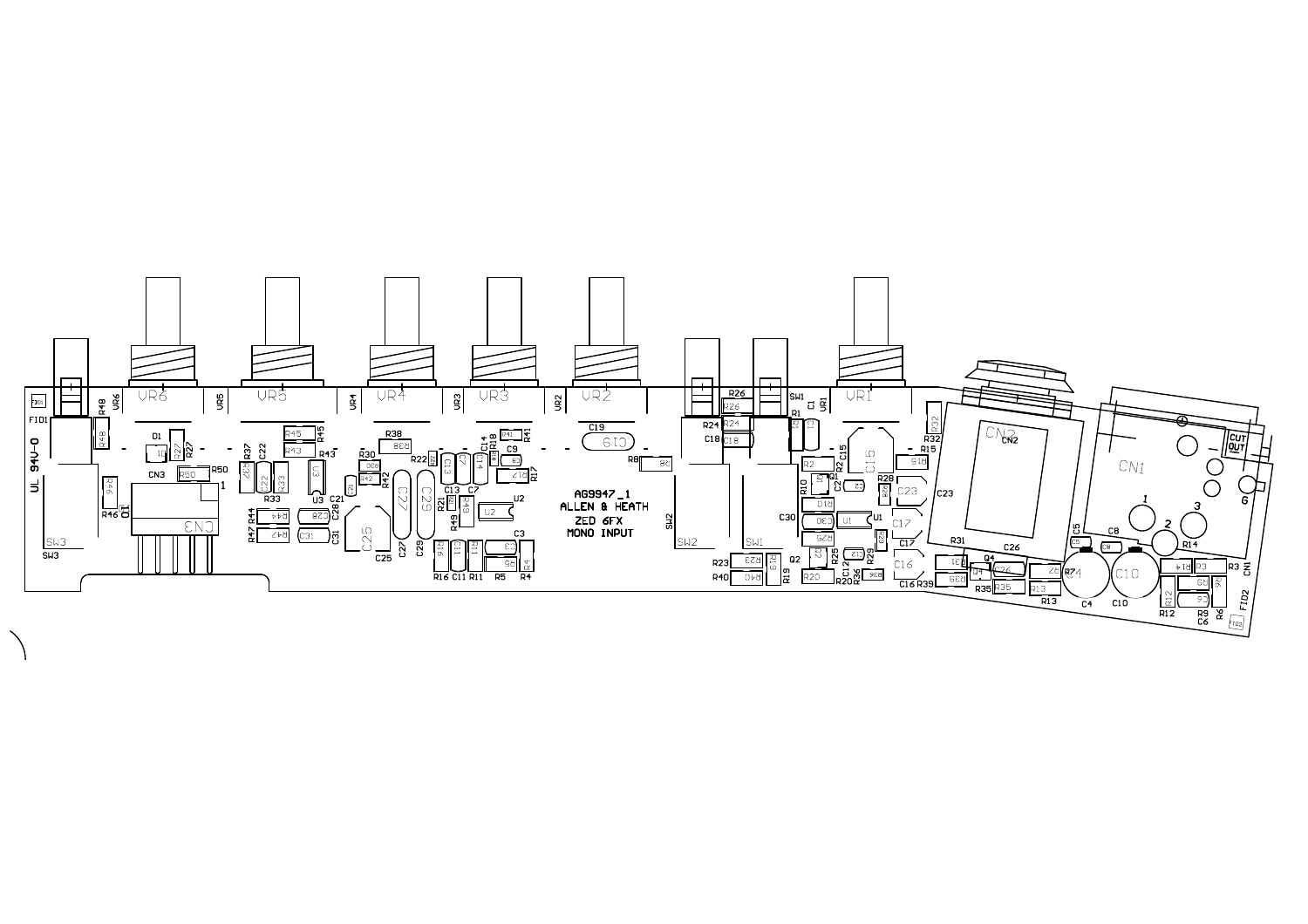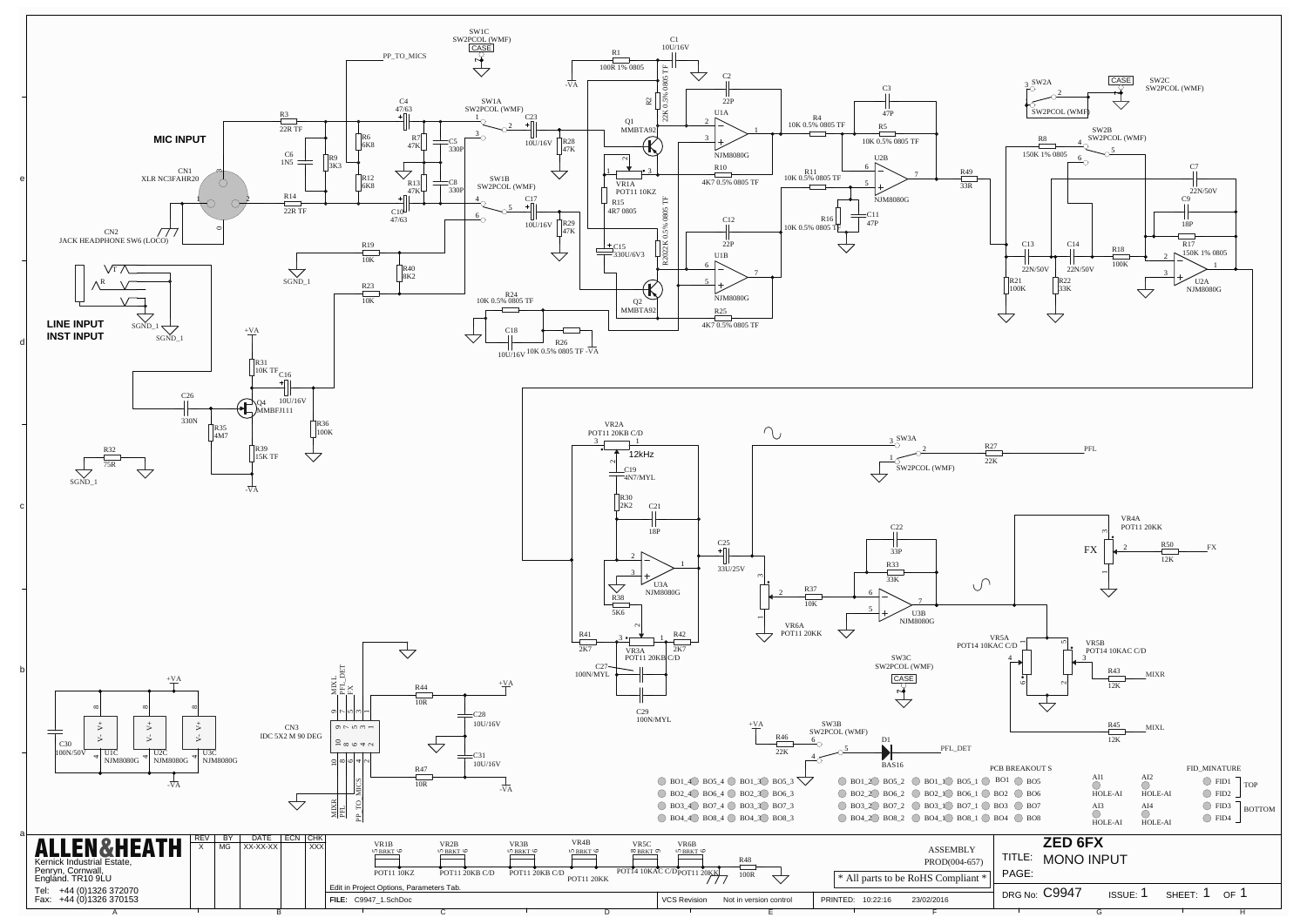| Description                                                        | Designator       |
|--------------------------------------------------------------------|------------------|
| AI HOLE 3.1 mm                                                     | AI1              |
| AI HOLE 3.1 mm                                                     | AI2              |
| AI HOLE 3.1 mm                                                     | AI3              |
| AI HOLE 3.1 mm                                                     | AI4              |
| CAPACITOR CERAMIC SMD0805 10UF X5R 16V 10% (AF8557)                | C1               |
| CAPACITOR CERAMIC SMD0603 22P (AF4829)                             | C2               |
| CAPACITOR CERAMIC SMD0805 47P (AF4700)                             | C3               |
| CAPACITOR ELECTROLYTIC 47uF 63V (AF0217)                           | C4               |
| CAPACITOR CERAMIC SMD0603 330P (AF4543)                            | C5               |
| CAPACITOR CERAMIC SMD0805 1N5 (AF2991)                             | С6               |
| CAPACITOR COG SMD0805 22N 50V (MURATA-GRM21B5C1H223J)(AF9397)      | C7               |
| CAPACITOR CERAMIC SMD0603 330P (AF4543)                            | C8               |
| CAPACITOR CERAMIC SMD0603 18P (AF4540)                             | C9               |
| CAPACITOR ELECTROLYTIC 47uF 63V (AF0217)                           | C10              |
| CAPACITOR CERAMIC SMD0805 47P (AF4700)                             | C11              |
| CAPACITOR CERAMIC SMD0603 22P (AF4829)                             | C12              |
| CAPACITOR COG SMD0805 22N 50V (MURATA-GRM21B5C1H223J)(AF9397)      | C13              |
| CAPACITOR COG SMD0805 22N 50V (MURATA-GRM21B5C1H223J)(AF9397)      | C14              |
| CAPACITOR ELECTROLYTIC SMD LESR 330uF 6.3V (AF8971)                | C15              |
| CAPACITOR ELECTROLYTIC SMD 10uF 16V (AF5235)                       | C16              |
| CAPACITOR ELECTROLYTIC SMD 10uF 16V (AF5235)                       | C17              |
| CAPACITOR CERAMIC SMD0805 10UF X5R 16V 10% (AF8557)                | C18              |
| CAPACITOR MYLAR 4N7 100V 10% (AF0165)                              | C19              |
| CAPACITOR CERAMIC SMD0603 18P (AF4540)                             | C21              |
| CAPACITOR CERAMIC SMD0805 33P (AF4887)                             | C22              |
| CAPACITOR ELECTROLYTIC SMD 10uF 16V (AF5235)                       | C23              |
| CAPACITOR ELECTROLYTIC SMD 33uF 25V (AF3979)                       | C25              |
| CAPACITOR CERAMIC SMD0805 330N (AF5070)                            | C26              |
| CAPACITOR MYLAR 100NF 100V 10% (AF0160)                            | C27              |
| CAPACITOR CERAMIC SMD0805 10UF X5R 16V 10% (AF8557)                | C28              |
| CAPACITOR MYLAR 100NF 100V 10% (AF0160)                            | C <sub>29</sub>  |
| CAPACITOR CERAMIC SMD0805 100N 50V (AF2851)                        | C30              |
| CAPACITOR CERAMIC SMD0805 10UF X5R 16V 10% (AF8557)                | C31              |
| XLR 3 PIN FEMALE WITH GROUND (AL2412)                              | CN1              |
| JACK SOCKET HORIZONTAL 6 PIN HEADPHONE()loco (AL6893)              | CN2              |
| Connector IDC, Molex Type 0.1" Pitch 5x2 pins Male 90 Deg (AL3512) | CN <sub>3</sub>  |
| DIODE SMD BAS16 SIGNAL (AE9211)                                    | D1               |
| <b>SMD FID MINATURE</b>                                            | FID1             |
| SMD FID_MINATURE                                                   | FID <sub>2</sub> |
| SMD FID_MINATURE                                                   | FID3             |
| SMD FID_MINATURE                                                   | FID4             |
| TRANSISTOR SMD MMBTA92 PNP (AE9177)                                | Q1               |
| TRANSISTOR SMD MMBTA92 PNP (AE9177)                                | Q2               |
| TRANSISTOR SMD MMBFJ111 JFET N CHANNEL (AE5523)                    | Q4               |
| RESISTOR METAL FILM SMD0805 100R 1% (AC3054)                       | R1               |
| RES SMD TF 22K 0.5% 0805 MET (H1Y85HZ) (AC6021)                    | R <sub>2</sub>   |
| RES SMD TF 22R 0.5% 0805 MET (H1Y82HK) (AC6008)                    | R3               |
| RES SMD TF 10K 0.5% 0805 MET (H1Y84XR) (AC6018)                    | R4               |
| RES SMD TF 10K 0.5% 0805 MET (H1Y84XR) (AC6018)                    | R5               |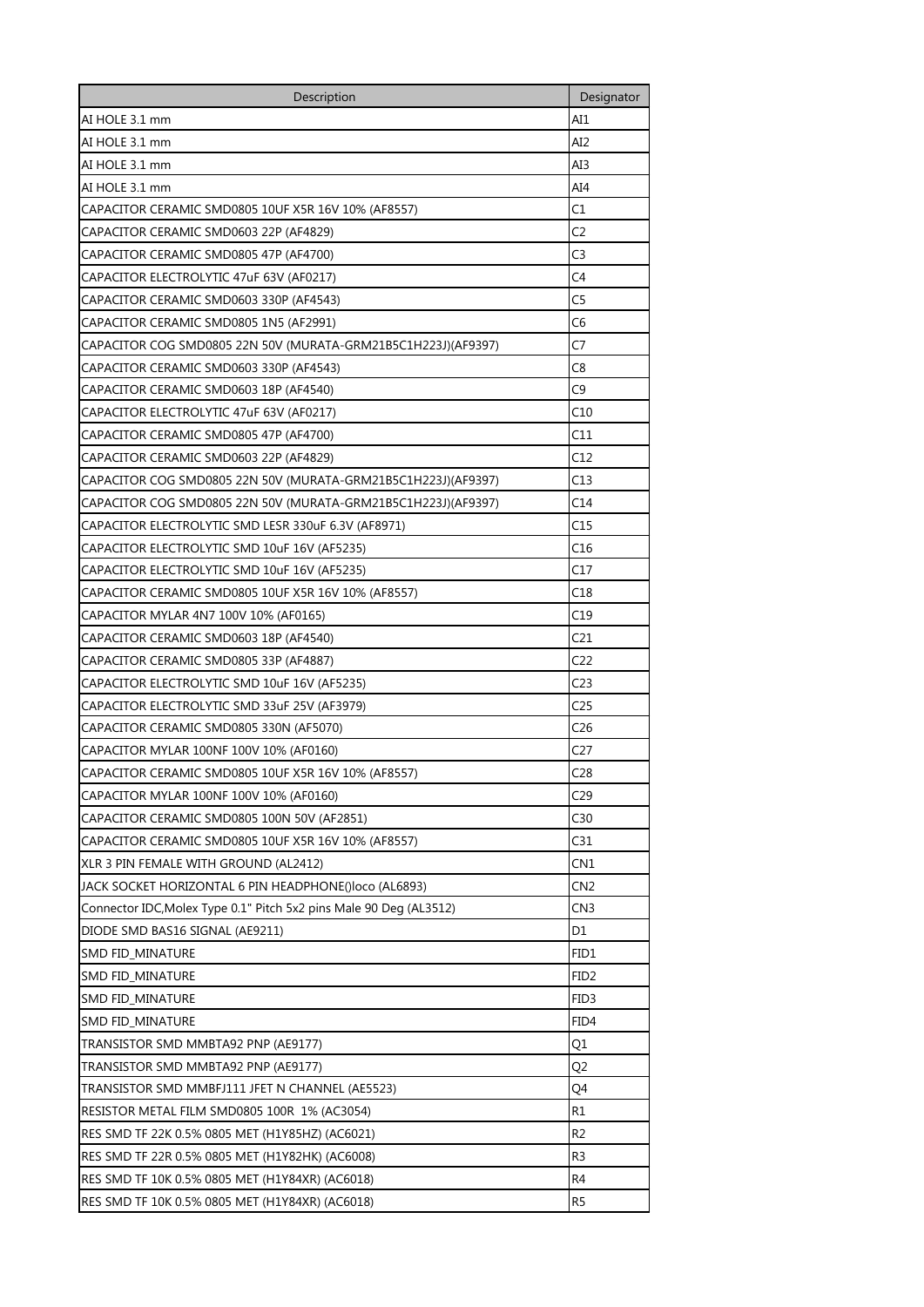| RESISTOR METAL FILM SMD0805 6K8 1% (AC3064)     | R <sub>6</sub>  |
|-------------------------------------------------|-----------------|
| RESISTOR CARBON SMD0805 47K 5% (AC3035)         | R7              |
| RESISTOR METAL FILM SMD0805 150K 1% (AC5414)    | R8              |
| RESISTOR METAL FILM SMD0805 3K3 1% (AC3061)     | R <sub>9</sub>  |
| RES SMD TF 4K7 0.5% 0805 MET (H1Y84PK) (AC6015) | R <sub>10</sub> |
| RES SMD TF 10K 0.5% 0805 MET (H1Y84XR) (AC6018) | R11             |
| RESISTOR METAL FILM SMD0805 6K8_1% (AC3064)     | R <sub>12</sub> |
| RESISTOR CARBON SMD0805 47K 5% (AC3035)         | R <sub>13</sub> |
| RES SMD TF 22R 0.5% 0805 MET (H1Y82HK) (AC6008) | R14             |
| RESISTOR CARBON SMD0805 4R7 5% (AC4893)         | R15             |
| RES SMD TF 10K 0.5% 0805 MET (H1Y84XR) (AC6018) | R <sub>16</sub> |
| RESISTOR METAL FILM SMD0805 150K 1% (AC5414)    | R <sub>17</sub> |
| RESISTOR METAL SMD0402 100K 0.5% (AC8486)       | R <sub>18</sub> |
| RESISTOR METAL FILM SMD0805 10K 1% (AC2841)     | R <sub>19</sub> |
| RES SMD TF 22K 0.5% 0805 MET (H1Y85HZ) (AC6021) | R <sub>20</sub> |
| RESISTOR METAL SMD0402 100K 0.5% (AC8486)       | R21             |
| RESISTOR METAL SMD0402 33K 0.5% (AC8480)        | R <sub>22</sub> |
| RESISTOR METAL FILM SMD0805 10K 1% (AC2841)     | R <sub>23</sub> |
| RES SMD TF 10K 0.5% 0805 MET (H1Y84XR) (AC6018) | R <sub>24</sub> |
| RES SMD TF 4K7 0.5% 0805 MET (H1Y84PK) (AC6015) | R <sub>25</sub> |
| RES SMD TF 10K 0.5% 0805 MET (H1Y84XR) (AC6018) | R <sub>26</sub> |
| RESISTOR CARBON SMD0805 22K 5% (AC3540)         | R <sub>27</sub> |
| RESISTOR SMD0603 47K 1% (AC8870)                | R <sub>28</sub> |
| RESISTOR SMD0603 47K 1% (AC8870)                | R <sub>29</sub> |
| RESISTOR SMD0603 2K2 1% (AC8865)                | R30             |
| RES SMD TF 10K 0.5% 0805 MET (H1Y84XR) (AC6018) | R31             |
| RESISTOR METAL FILM SMD0805 75R 1% (AC5416)     | R32             |
| RESISTOR METAL FILM SMD0805 33K 1% (AC3532)     | R33             |
| RESISTOR METAL FILM SMD0805 4M7 1% (AC5586)     | R35             |
| RESISTOR SMD0603 100K 1% (AC8876)               | R <sub>36</sub> |
| RESISTOR METAL FILM SMD0805 10K 1% (AC2841)     | R37             |
| RESISTOR CARBON SMD0805 5K6 5% (AC4106)         | <b>R38</b>      |
| RES SMD TF 15K 0.5% 0805 MET (H1Y84ZX) (AC6020) | R39             |
| RESISTOR METAL SMD0805 8K2 1% (AC5017)          | R40             |
| RESISTOR SMD0603 2K7 1% (AC8862)                | R41             |
| RESISTOR SMD0603 2K7 1% (AC8862)                | R42             |
| RESISTOR METAL SMD0805 12K 1% (AC5012)          | R43             |
| RESISTOR CARBON SMD0805 10R 5% (AC3027)         | R44             |
| RESISTOR METAL SMD0805 12K 1% (AC5012)          | R45             |
| RESISTOR CARBON SMD0805 22K 5% (AC3540)         | R46             |
| RESISTOR CARBON SMD0805 10R 5% (AC3027)         | R47             |
| RESISTOR METAL FILM SMD0805 100R 1% (AC3054)    | R48             |
| RESISTOR METAL FILM SMD0805 33R 1% (AC2839)     | R49             |
| RESISTOR METAL SMD0805 12K 1% (AC5012)          | <b>R50</b>      |
| SWITCH DPDT WMF LATCHING (AL6824)               | SW1             |
| SWITCH DPDT WMF LATCHING (AL6824)               | SW <sub>2</sub> |
| SWITCH DPDT WMF LATCHING (AL6824)               | SW <sub>3</sub> |
| IC SMD NJM8080G DUAL OP-AMP (AE9385)            | U1              |
| IC SMD NJM8080G DUAL OP-AMP (AE9385)            | U <sub>2</sub>  |
| IC SMD NJM8080G DUAL OP-AMP (AE9385)            | U3              |